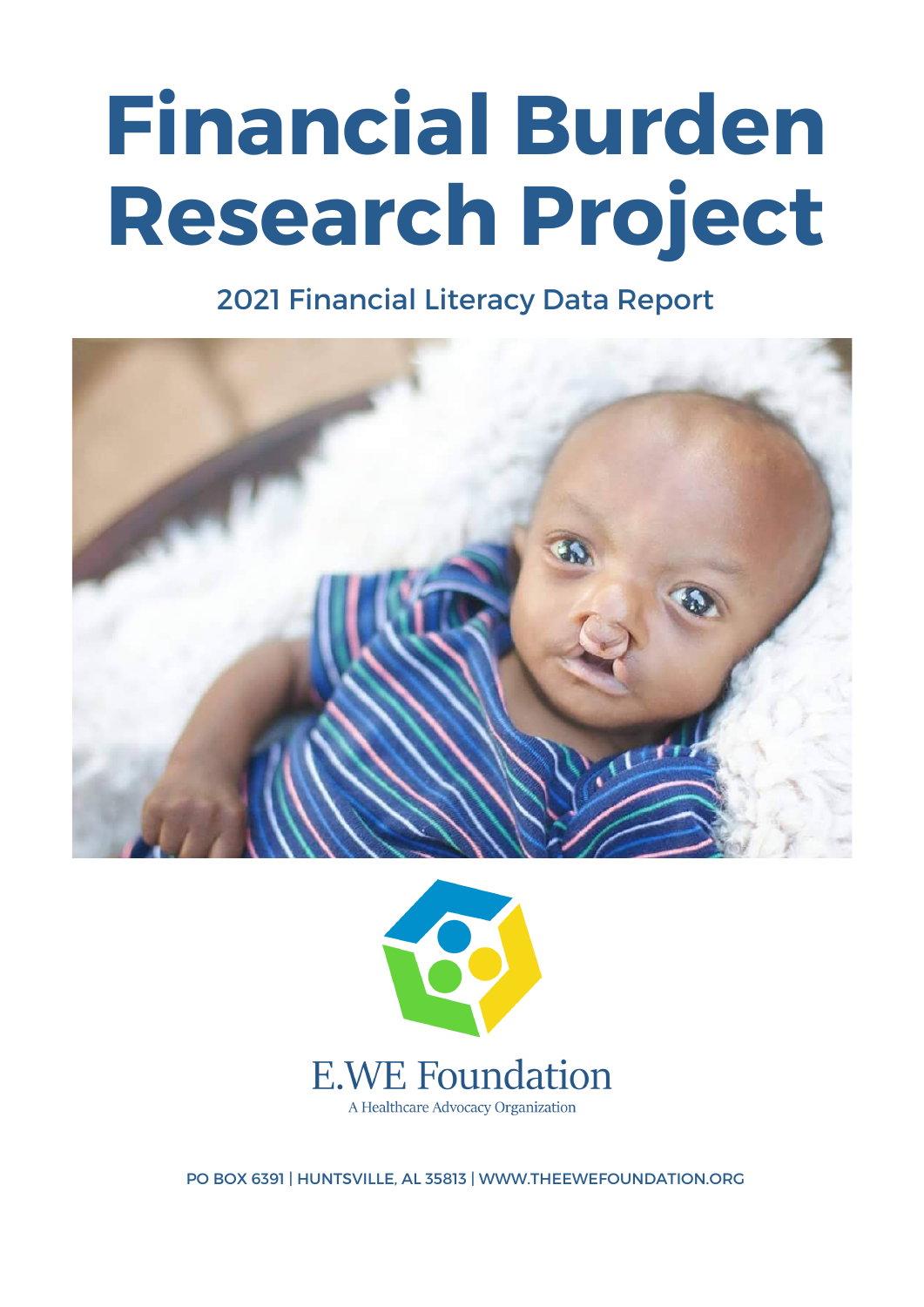

The E.WE Foundation is a 501(c)(3) healthcare advocacy organization established in 2019 to raise awareness about Edwards Syndrome, commonly known as Trisomy 18, a rare genetic chromosome abnormality affecting 1 in 5,000 live-born births.

# **MISSION**

Our mission is to support families affected by Edwards Syndrome, commonly known as Trisomy 18, while changing the medical perspective through efforts of advocacy, education, and public policy.

## **VISION**

Our vision is for all families affected by Edwards Syndrome, Trisomy 18, to have equitable access to quality healthcare, early intervention, and social services.

## **VALUES**

We believe patients with chronic illness like Edwards Syndrome, Trisomy 18, should have immediate access to quality healthcare, medical resources, and economic support, without bias or prejudice.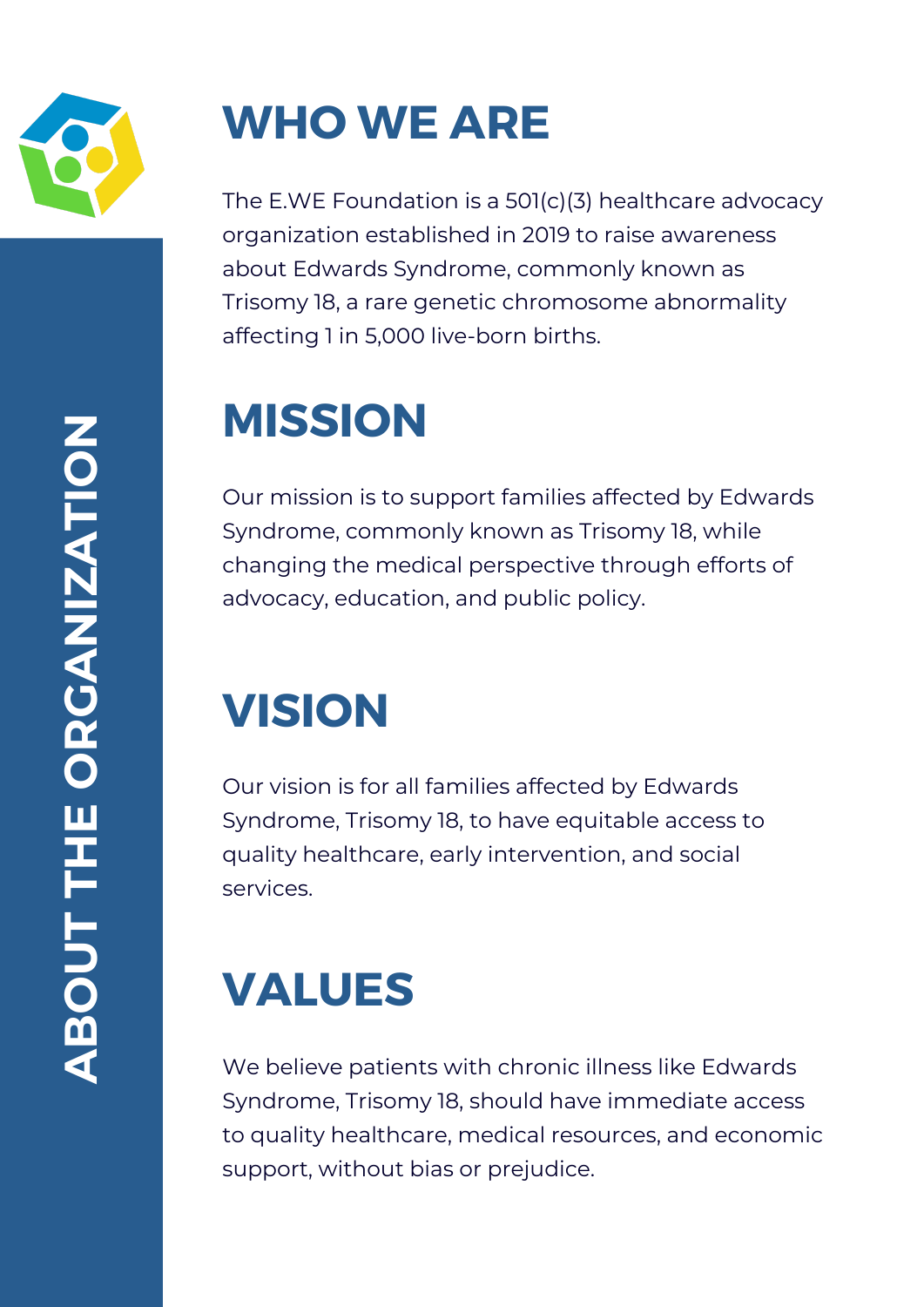## **WHY IS THIS PROJECT IMPORTANT?**

Financial literacy in the context of health involves the ability to assess, understand, and use financial information in ways that support good health and financial outcomes. The study identifies an urgent need to explore research opportunities, enhance awareness, and improve access to diagnoses, treatment solutions, and overall quality health.

## **CONTRIBUTING DATA**

A study conducted by the EveryLife [Foundation](http://everylifefoundation.org/) for Rare Diseases concluded that the estimated economic cost of 379 rare diseases reached nearly \$1 trillion in the U.S. in 2019. To generate the data for this study, EveryLife identified both direct medical costs, via an analysis of claims data, and indirect and nonmedical costs, via a survey (The Rare Disease Impact Survey) of 1,399 members of the rare disease community.

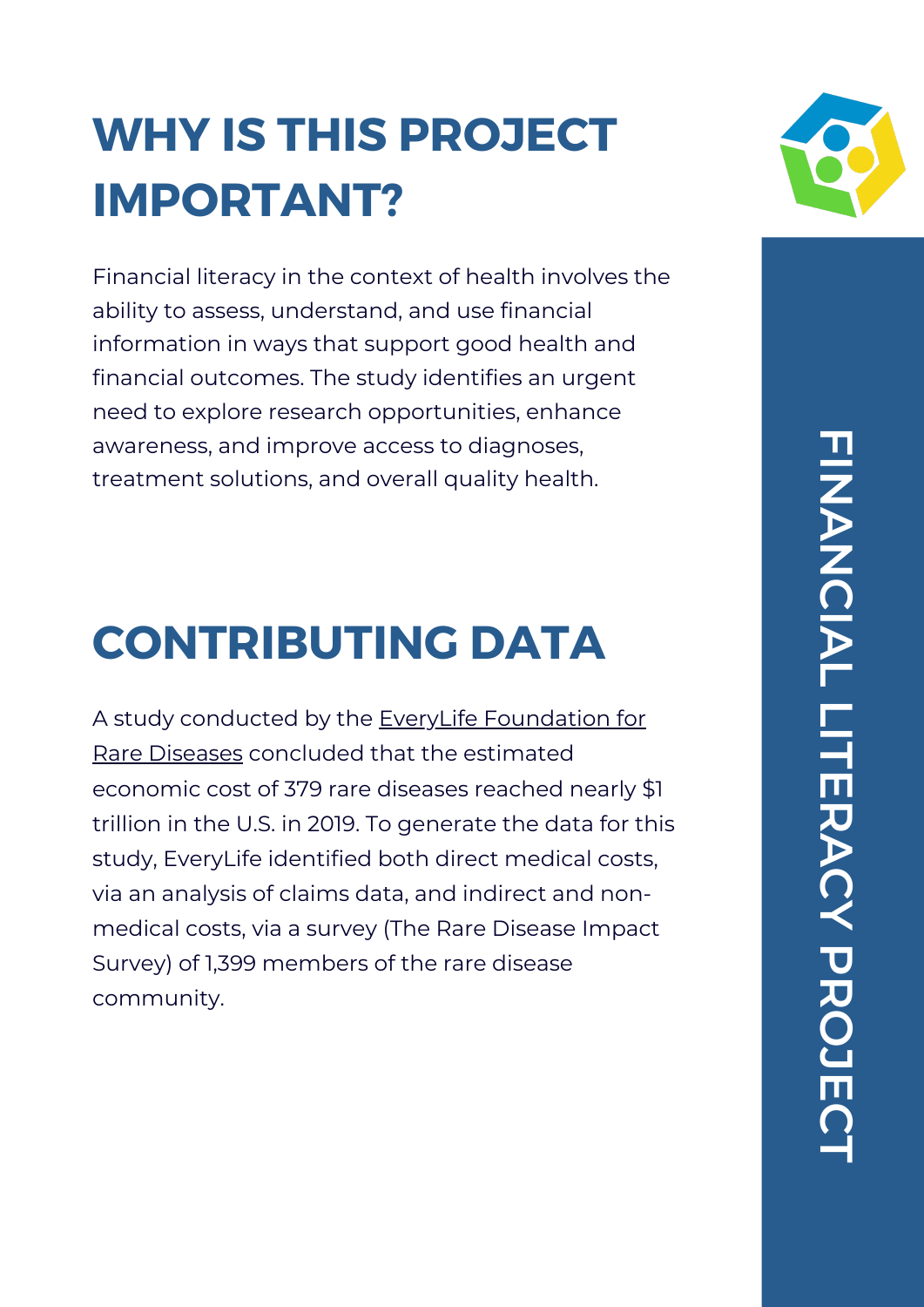## **PROJECT OBJECTIVES**

- To assess the financial burden associated with a Trisomy 18 diagnosis
- To explore individualized financial concepts
- To identify whether early access to financial education and resources can contribute to proactive planning for families living with medical complexities
- To identify whether access to financial concepts can contribute to lower out of pocket expenses by proactively preparing for a Trisomy 18 diagnosis.

## **WHAT IS EDWARDS SYNDROME?**

Edwards Syndrome, Trisomy 18, is a rare genetic disorder caused by the presence of a third copy of all or part of chromosome 18 which causes abnormal development in many of the baby's organs. About 1 in every 5,000 live-born babies is born with Trisomy 18, and most are female.

About half of babies who are carried full-term are stillborn. Boys with Trisomy 18 are more likely to be stillborn than girls. Babies who survive birth usually die within their first month of life. Only five to 10 percent of children with Trisomy 18 live past their first year of life but with severe intellectual disabilities.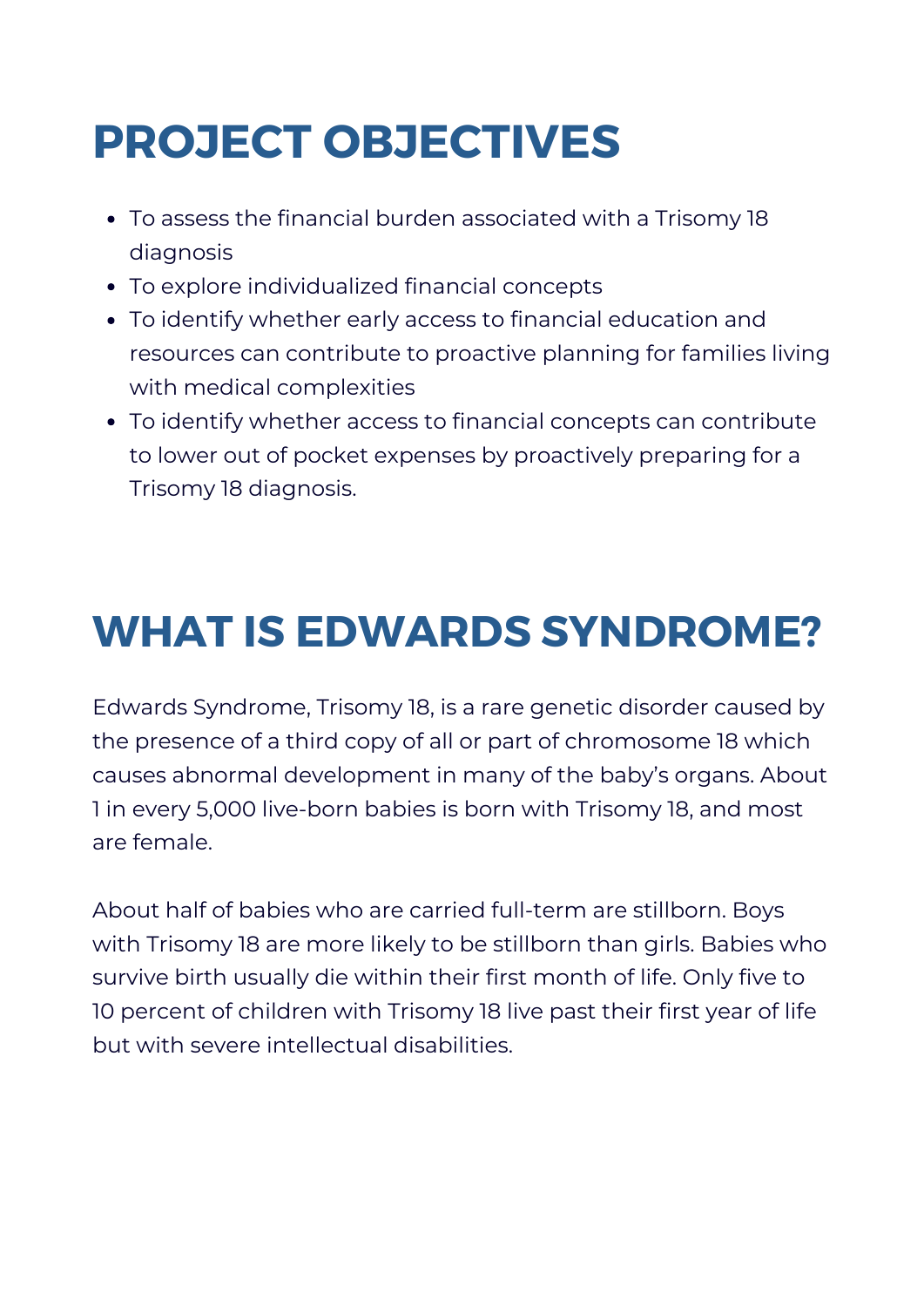

There are three types of Trisomy 18:

- Full Trisomy 18. The extra chromosome is in every cell in the baby's body. This is the most common type of Trisomy 18.
- Mosaic Trisomy 18. The extra chromosome 18 is only in some of the baby's cells. Approximately 5% of individuals born with Trisomy 18 will carry this type. This form is also rare.
- Partial Trisomy 18. Affected individuals have two copies of chromosome 18, plus the extra material from chromosome 18 (part of the long (q) arm) attached to another chromosome. This type of Trisomy 18 is very rare.

Women of all ages can have a child with Trisomy 18, however the chance increases as a woman gets older. A first trimester screening that includes a blood test and ultrasound offers early information about a baby's risk of having Trisomy 18. A second trimester blood test called a quad screen can also aid in early detection. More precise methods take cells from the amniotic fluid (amniocentesis) or placenta (chorionic villus sampling) and analyze the chromosomes to confirm diagnosis.

The E.WE Foundation's Financial Burden Project received twenty participant responses. Eighty-five percent received their child's Trisomy 18 diagnosis in utero. The E.WE Foundation believes early detection and access to therapeutic treatment solutions can create better health outcomes for baby's diagnosed with Trisomy 18.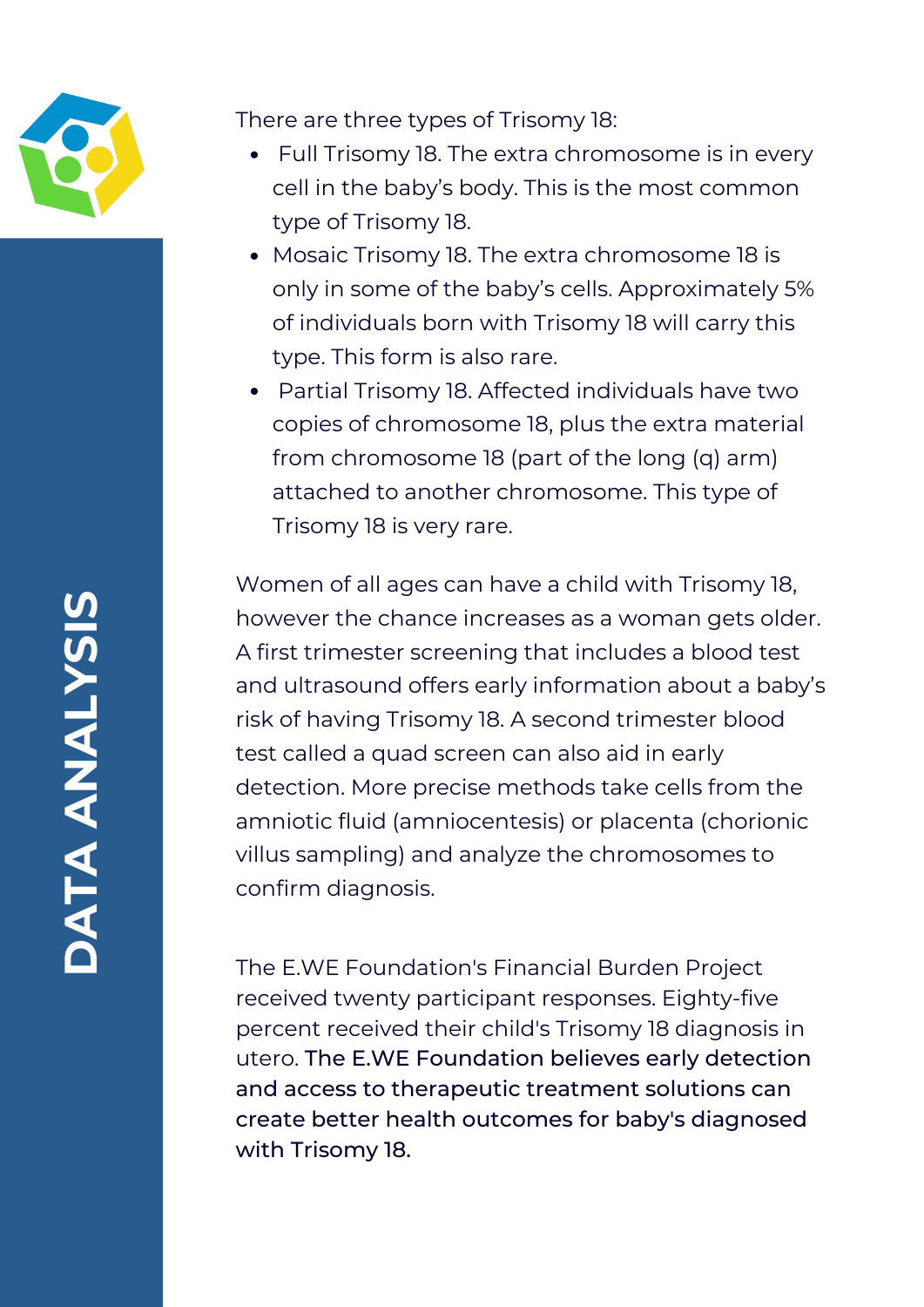Eighty percent of the families surveyed report having a child with Full Trisomy 18; 70% of these children are still living. Five percent report having a child with Partial Trisomy 18 and 5% report having a child with Mosaic Trisomy 18. Ten percent of the families surveyed do not know which Trisomy 18 type their child has. The median age is 1 year old and the majority are female.

The median total family annual income for those surveyed is \$75-\$100K. Most of the families have checking and savings accounts, retirement and investment accounts, and life insurance. Sixty percent are single income families, 35% have two incomes (either 2 full-time positions or 1 full-time/1 part-time positions), and 5% are unemployed. It is important to note that majority of the families with annual incomes of \$0-\$50K report they do not have a bank account or they only have a checking and/or savings account. Additionally, families with an income of \$0-\$50K report not having private payor health insurance, life insurance, or retirement and/or investment accounts.

Living with a rare disease like Edwards Syndrome or caring for someone with a rare disease can sometimes create unforeseen challenges. Household finances can be negatively impacted if you or your caregiver lose wages from time off work or are unable to find employment with flexible leave or affordable health insurance. Fifty percent of those surveyed report having to stop full time and/or part time work to care for their Trisomy 18 child. Many have been unable to return to work.

Families living with Trisomy 18 have an extensive list of medical needs. They generally see several doctors, have multiple tests, and have specialized medical needs including nutrition support, durable medical equipment, and therapeutic services.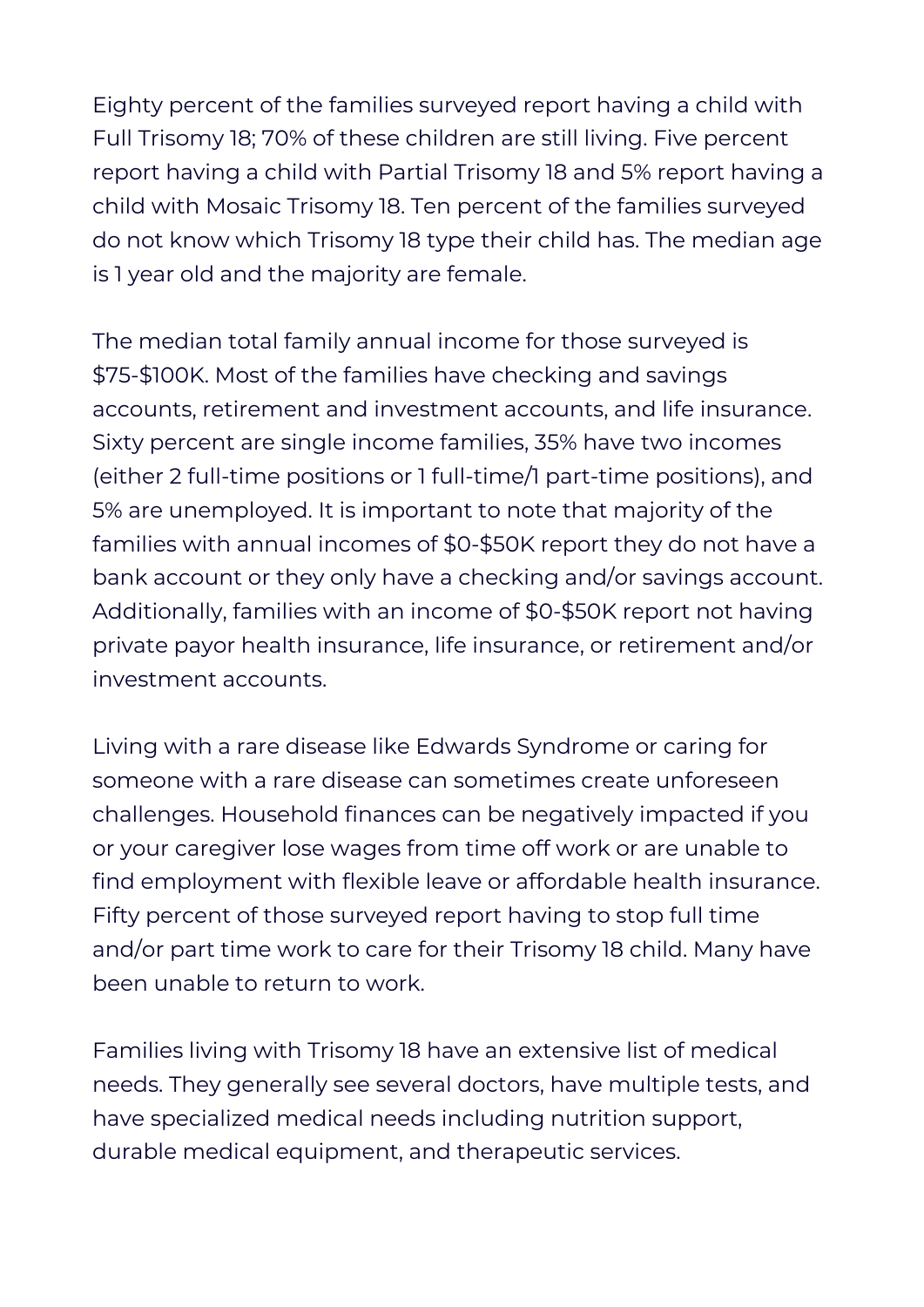Eighty-three percent of those surveyed report having private payor insurance, though many of the services needed for Trisomy 18 individuals may not be covered by private payor insurance alone. This is important to note because 40% of those surveyed report not having supplemental coverage like Medicaid. This could potentially lead to care coordination "negotiations" where the cost associated with therapies, equipment, and procedures control the level of care a child receives, even when it may not be the best plan of care. Additionally, patients may be more prone to miss appointments due to unexpected costs or difficulty in accessing medical resources. Sixty-five percent report experiencing this difficulty and another 42.1% report having missed or canceled appointments due to their worry about potential costs.

Though health insurance companies are starting to implement strategies such as managed care plans, cost sharing, tieredservices, and benefit reductions, these strategies tend to save cost for health systems while increasing costs to individuals.

The financial burden associated with caring for an individual with Trisomy 18 includes:

- durable medical equipment needs
- medical travel
- physician costs
- prescription costs
- daycare and childcare needs
- COVID-19

Fifteen percent report having no negative impacts or financial burden since receiving their Trisomy 18 diagnosis.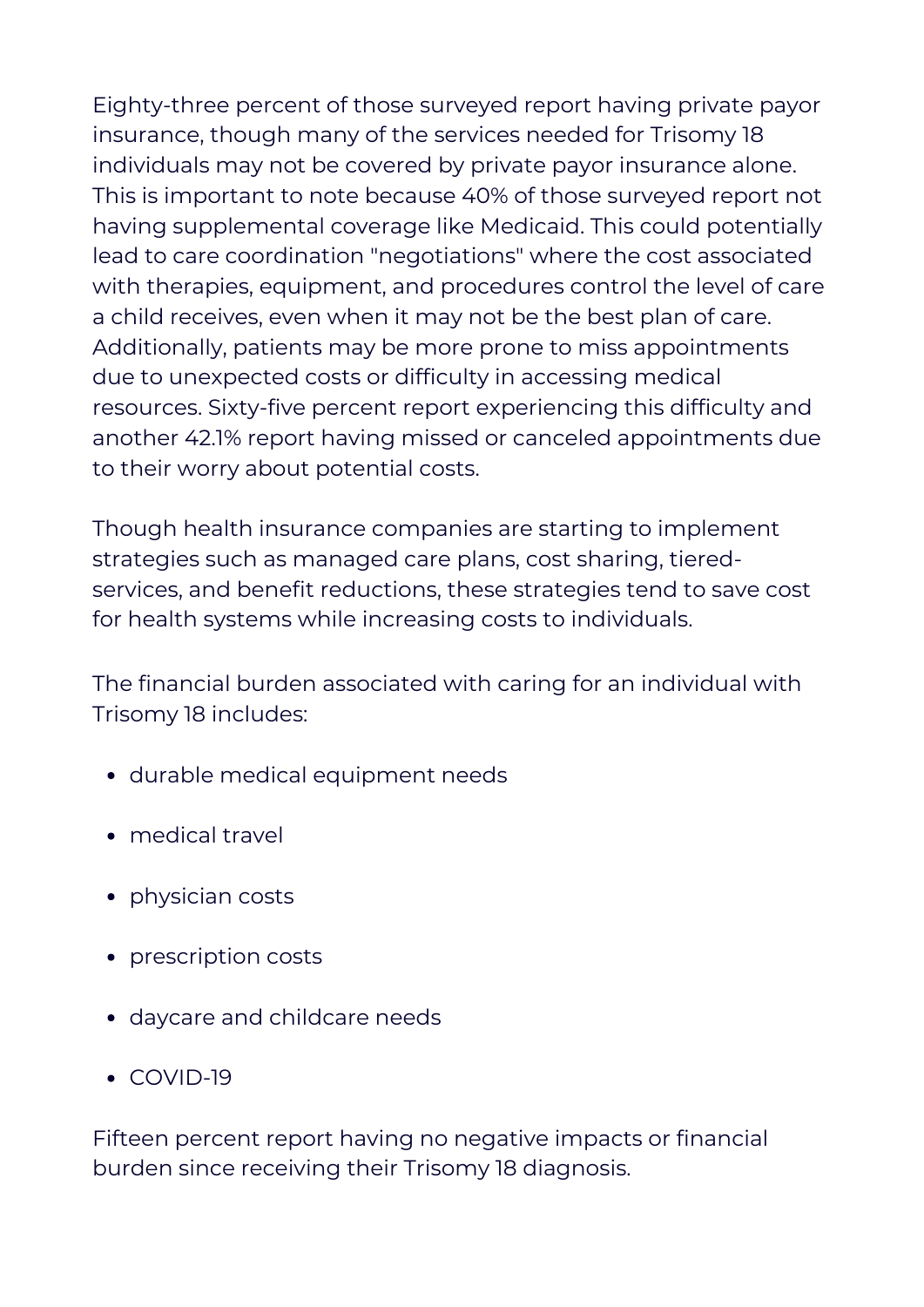The E.WE Foundation believes early detection, access to early intervention, and therapeutic treatment solutions can successfully contribute to the overall quality of life of individuals' diagnosed with Trisomy 18. Bridging the gap between diagnosis delivery and care coordination starts with respecting the family's desired health outcomes for their child; which should also include access to social services, and medical and financial awareness. Ninety percent of those surveyed agrees, however only 40% were connected with hospital personnel and subspecialty providers.

The families surveyed believe there is *still* a direct need for the following:

- education & advocacy resources for families living with Trisomy 18 and children with special health needs
- disease education and resource listings for public school systems
- Trisomy 18 studies
- information for accessing SSI
- respite care
- parent/caregiver retreats
- self care programs (for parents)
- counseling
- sibling support group(s)
- economic assistance for parent doctor's appointments
- childcare
- prenatal classes

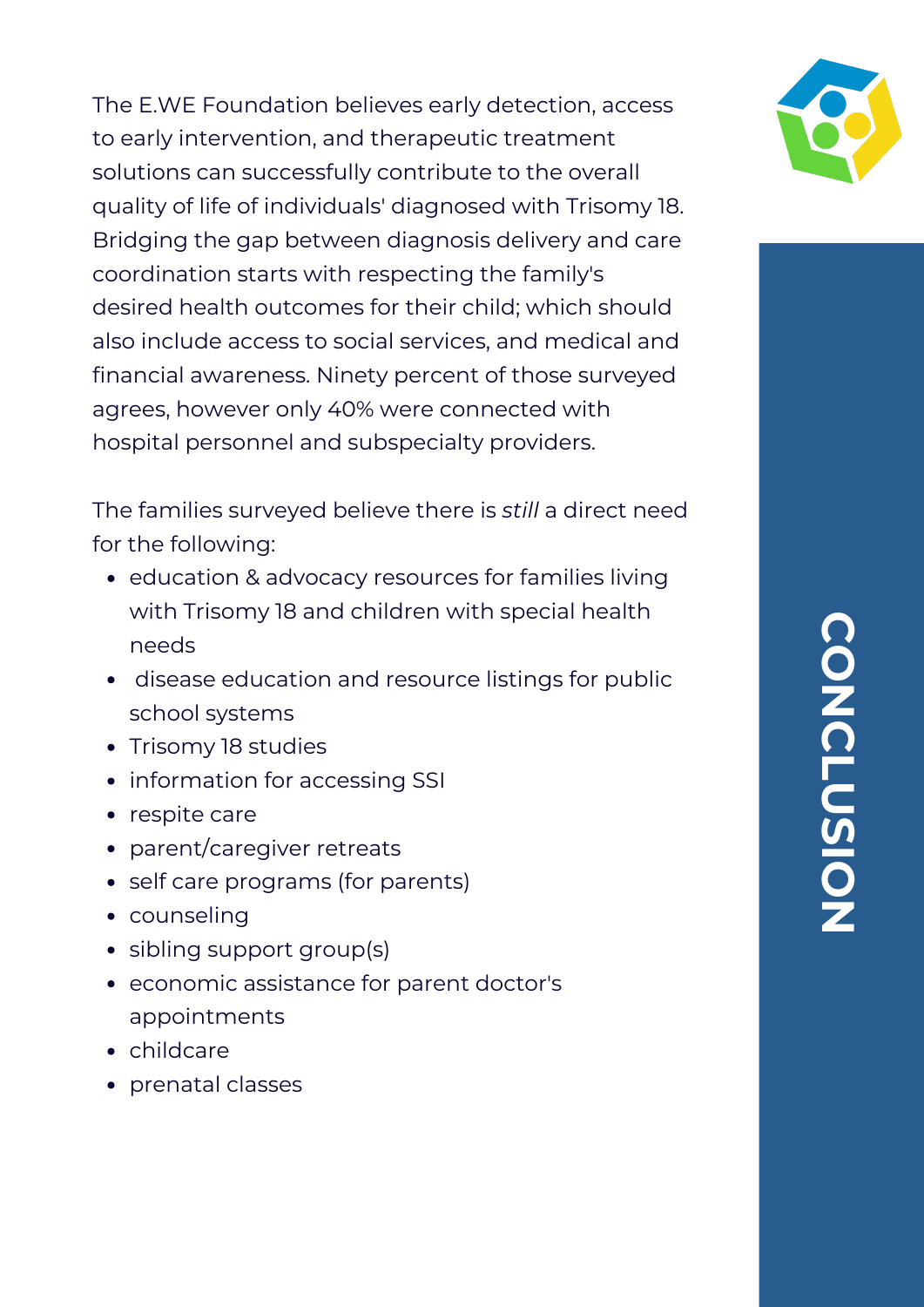

### **STRIPE PROGRAM**

Understanding the financial burden associated with caring for a medically complex individual, the E.WE Foundation created and implemented STRIPE, an economic assistance program for families facing financial hardship due to Trisomy 18. Applications can be submitted from our website. Sixty percent of the families we surveyed report financial hardship due to Trisomy 18 in the past. Fifty-five percent report experiencing financial hardship currently.

#### **LEAP PROGRAM**

LEAP is a resource program promoting health literacy, community education, and patient advocacy. This program was developed to eliminate [some of] the challenges that comes with accessing information. LEAP focuses on optimizing health and social service access to improve the overall well-being of individuals, families, and communities. LEAP is an approved Continuing Education Provider.

#### **ZEBRA PROGRAM**

ZEBRA is a comfort care & end-of-life solutions program that supports families living with life-limiting diagnoses, medical complexities and special health needs. Our comfort care program addresses physical comfort, daily care, mental, emotional & spiritual support. ZEBRA can assist with resources, intervention, counseling, and bereavement support.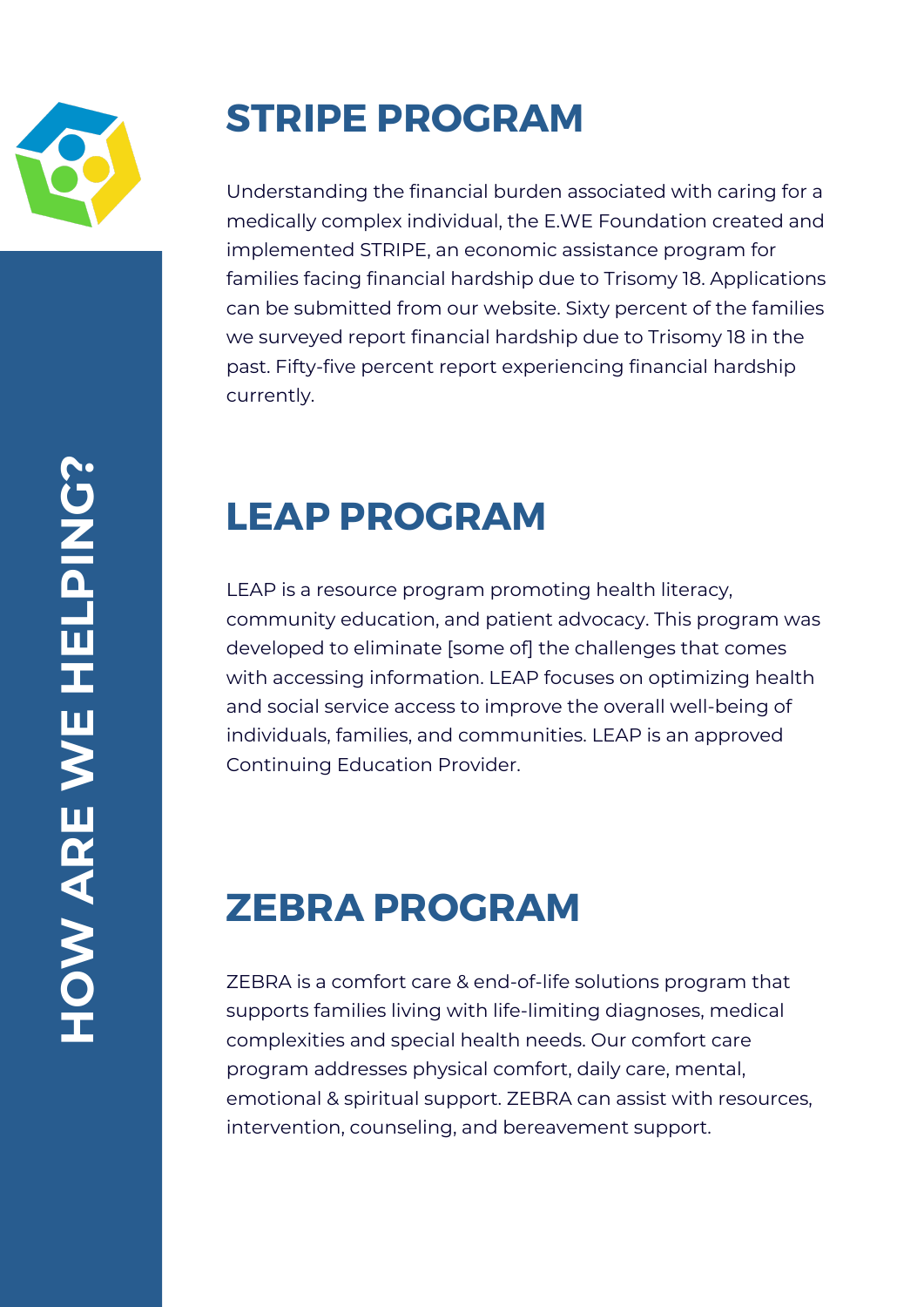## **NEXT STEPS**

\*Next step research initiatives will not be publicly shared at this time. This information has been shared *with our research partner and project management team but withheld from the published report.*

#### Post-research objectives:

- All participants will receive compensation for completing the survey.
- All participants will receive an E.WE Foundation participant "thank you" package.
- 55% of the families surveyed report current financial hardship. All of these families will receive an additional monetary gift on behalf of our STRIPE program.
- We will host a financial advocacy & education webinar once the survey results are shared. All participants will be invited to attend.